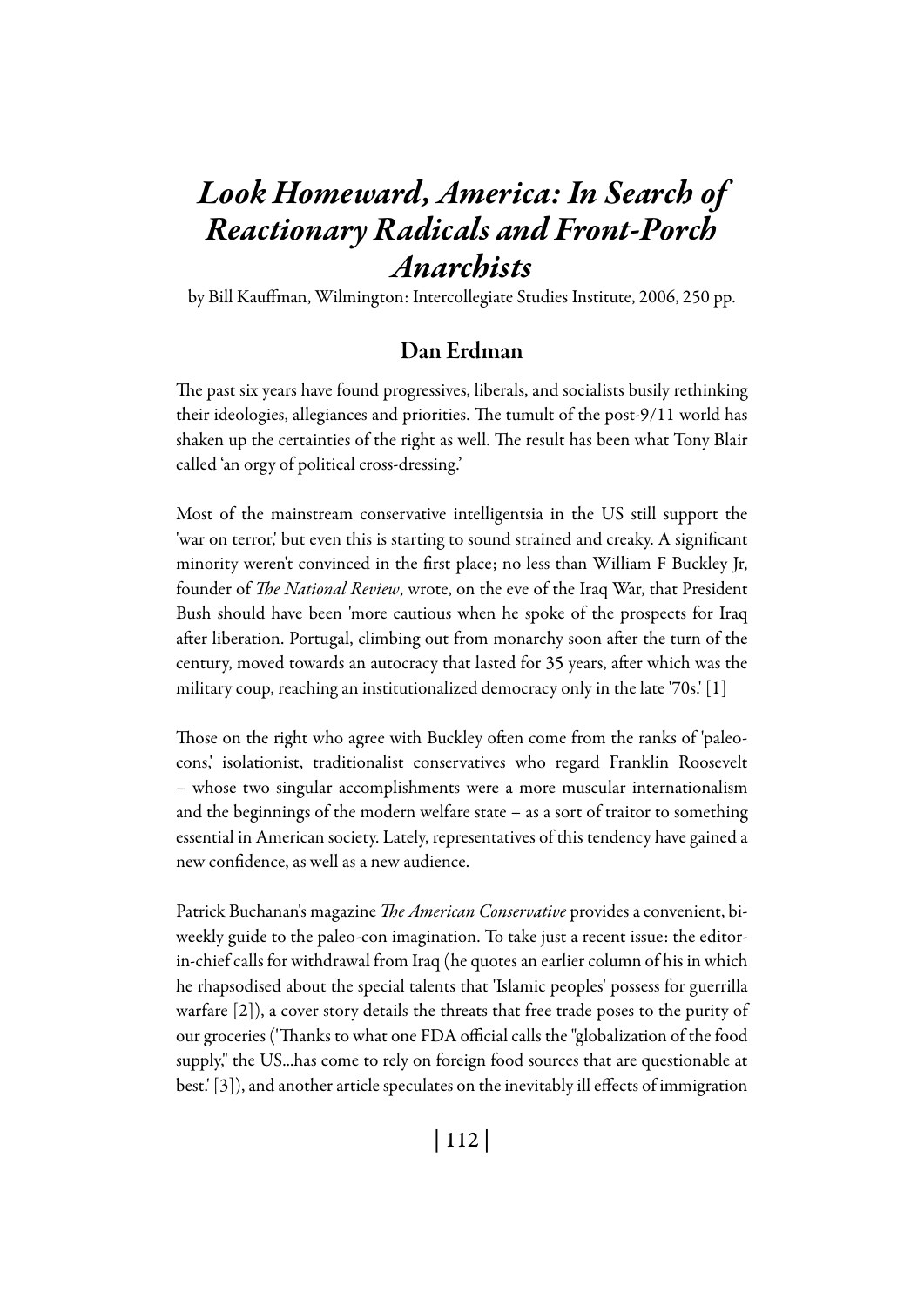and multiculturalism. These issues – the folly of Iraq, the drawbacks of a diverse economy and society – are consistent themes of The American Conservative, and indeed of the paleo-con movement in general.

The website antiwar.com is another popular outlet. The site's title and amateurish design have led more than one confused commentator to mistake it for a left-wing site – an effect which may not be wholly unintentional – but the brains behind the operation belong to an old-right libertarian by the name of Justin Raimondo. The archives section of antiwar.com offers up a veritable cornucopia of paleoconservative screeds on the usual topics: the EU ('the re-emergence of a totalitarian form of socialism' [4]), the decadence of modern American society ('...pragmatism is supposedly synonymous with the American Way. It was, however, a degeneration of the American character that only occurred at the turn of the century, after World War I, waves of immigration, and the vulgarization of the culture had already eroded the foundations of our old Republic.' [5]) and, above all, the necessity of avoiding foreign entanglements.

Raimondo initially professed weak support for the overthrow of the Taliban, but his preferred strategy was, in the words of a headline, to 'Kill 'Em and Get Out.' [6] The attempt to rebuild Afghan civil society was, in his view, a waste of time: 'It's interesting, too, how the rhetoric of the Afghan "liberators" and their western supporters so closely resembles that of the Soviets at the time of the Russian invasion. The Russians claimed that they were liberating women, bringing education and Western enlightenment to Afghanistan's medieval darkness: they, too, claimed to be agents of modernity and "internationalism."' [7]

But what distinguishes *Antiwar.com* and *The American Conservative* from pre-9/11 paleo-conservatives is their willingness to reach out to isolationist elements on the left. Raimondo's site in particular has worked very hard at this; as I pointed out earlier, the presentation and tone (sample headline: 'Why Are We In Ko\$ovo?' [8]) resemble a caricature of a certain style of left-wing muckraking. But *Antiwar.com* has made its pitch to liberals much more explicit than that. A recent (30 March 2007) article on the site by Jon Basil Utley made the case for a 'Left-Right Alliance Against the War' ('Opposition to American empire can serve as the banner that welcomes us into the one big tent of people opposed to war, an Anti-Imperialist League for the 21st century.' [9]). On the 10th May 2006 we are informed by 'life member of the John Birch Society' Thomas R. Eddelem that 'Now Is the Time for a Left-Right Alliance.' [10] Even farther back, a 2002 column by Raimondo advises

| 113 |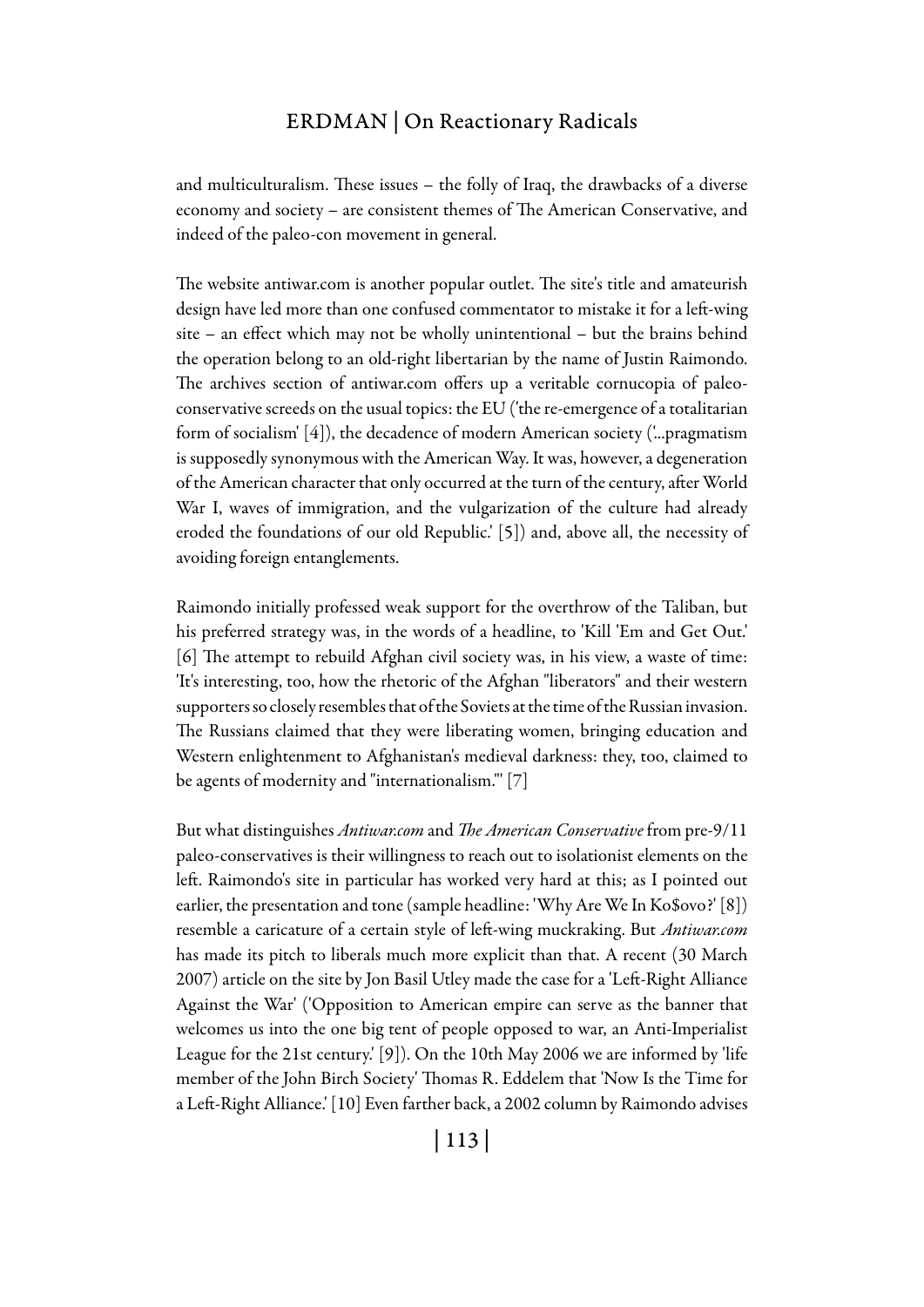## Democratiya 10 | Autumn 2007

a 'Turn Toward the Left.' 'The only voices of dissent are heard, today, on the Left – or, at least, are raised by those who in no sense consider themselves conservatives.... [A] new campus movement aimed at Israel's depredations against the Palestinians in the West Bank has arisen, along with a growing antiwar movement.' [11]

Bill Kauffman's *Look Homeward, America* sprouts from the same soil as *The American Conservative* and *antiwar.com*. Like the former, it draws on many of the classic paleo-con ideas and traditions; like the latter, it attempts to find connections between that ideology and the contemporary left. Each chapter profiles figures from the past or (less often) present who exemplify, in his words, 'an American cultural-political tendency that is wholesome, rooted, and based in love of family, community, local self-rule, and a respect for permanent truths.' (p. xii) Kauffman calls these people – and himself – 'radical reactionaries'; a revisionist move designed to link together a rather large number of individuals whose ideas overlap in ways that he finds significant, whatever their professed political allegiances. In this way he tries to create an alternative genealogy of American thought rooted in the values of the old right, one which Kauffman explicitly hopes will serve as an inspiration.

As a work of activist history, *Look Homeward* has its merits. Kauffman has an evident love for and deep understanding of figures from the American fringe. This is not meant as a disparaging term, merely a descriptive one; for although a few of the subjects of the book are now commonly recognised in all their heroic stature, many of them are largely forgotten figures: utopians, obscure writers, second- or third-string abolitionists, cranks, failures, artists and several others that someone with a better-than-average acquaintance with American history might not be familiar with (if I take myself as an example). This is a very good 'cheat-sheet' of some of the lesser-known characters of US history, and it is almost guaranteed that anyone interested in the subject will learn something.

If there is an ideological core to 'reactionary radicalism,' it is surely isolationism and pacifism. Almost every one of the people Kauffman profiles seems to have devoted their lives to the pursuit of one or both of these causes, in various different historical circumstances; Kauffman uses their stories to evangelise for these values.

Isolationism first. Kauffman is an isolationist of the first order (his first book, 1995's *America First!*, is a history of this very tendency in the US). For him, practically any foreign engagement of any kind – military or otherwise – is not worth the effort. Kauffman shrinks the arena of legitimate human intercourse and solidarity

| 114 |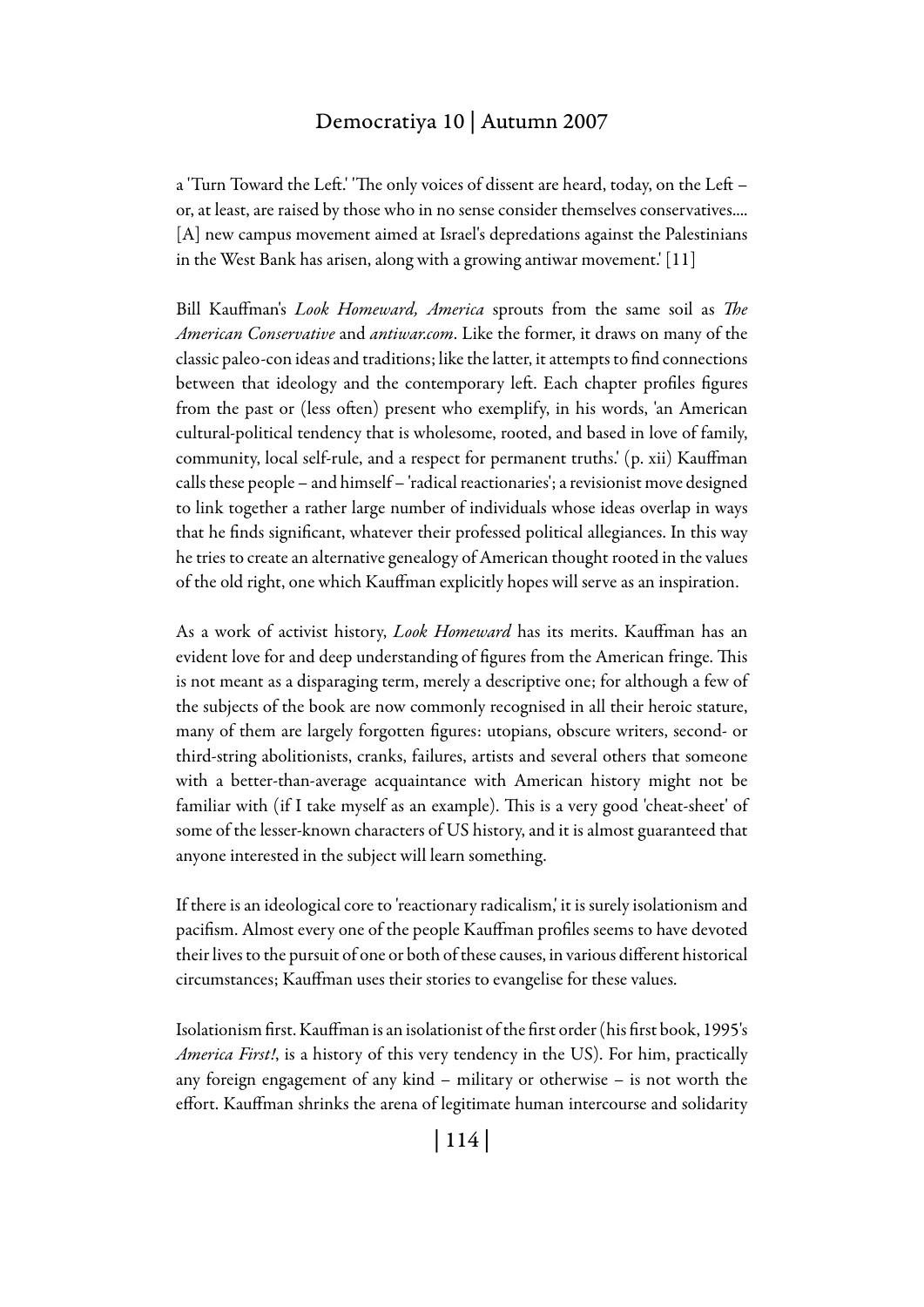to the bare minimum – too much concern for those outside your immediate family and neighbours is rootlessness at best, imperialism at worst. Or, as he suggests at the book's end, by way of a plan of action: 'Stay with your family. Your tribe. Your neighbourhood. Your town.' (p. 185) Railing against 'the hypermobility that is the great undiagnosed sickness of our age,' (p. 91) Kauffman heaps scorn on those who would seek their fortune beyond the horizon, chastising them for 'pulling up roots... leaving soil erosion and deforestation and sobbing mothers in their wake.' (p. 112)

Throughout the book, Kauffman insists that one must forsake global concerns and attend to the local; in the last chapter he says, pointedly, that you 'can care about your backyard or Baghdad; you can't tend to both.' (p. 183) The notion that one might live a vigorous and fulfilling life engaged in both your local community as well as the wider world leaves him cold. 'Loving all equally, the humanitarian universalist loves none especially.' (p. 109)

This isolationism gives rise directly to Kauffman's pacifism, rather than the other way around. While he certainly abhors the wreckage of lives and property that is the inevitable result of modern warfare, his overriding concern is for the impact felt off the battlefield. He rather gutsily disputes the need for the two universally agreed-upon 'good wars' – the American Civil War and World War II – believing them to be, literally, Pyrrhic victories. The Civil War has no claim to any kind of moral justification, in Kauffman's view, since, whatever else it accomplished, it also 'enshrined industrial capitalism, the subordination of the states to the federal behemoth, and such oddly statist innovations as conscription, the jailing of war critics, and the income tax ... ' (p. 156). If one was to point out that the US has since overcome or at least learned to live with these unintended consequences, Kauffman could still reply with the claim that 'No cause is worth 600,000 deaths.' (p. 163)

That last critique, at least, has some sense of proportion (though it does not take into account the lives that would have been spent in legal bondage had the war not occurred). But his arguments against American involvement in World War II go beyond the contrarian and into the frivolous. What scene of depravity from that disastrous conflict, what demonstration of sheer inhumanity haunts Kauffman's nightmares? Stalingrad, Nanking, Babi Yar? No, Kauffman writes of horrors much greater than these:

'During the Second World War, the divorce rate more than doubled, normal patterns of courtship were disrupted. Daylight Savings Time was imposed nationwide over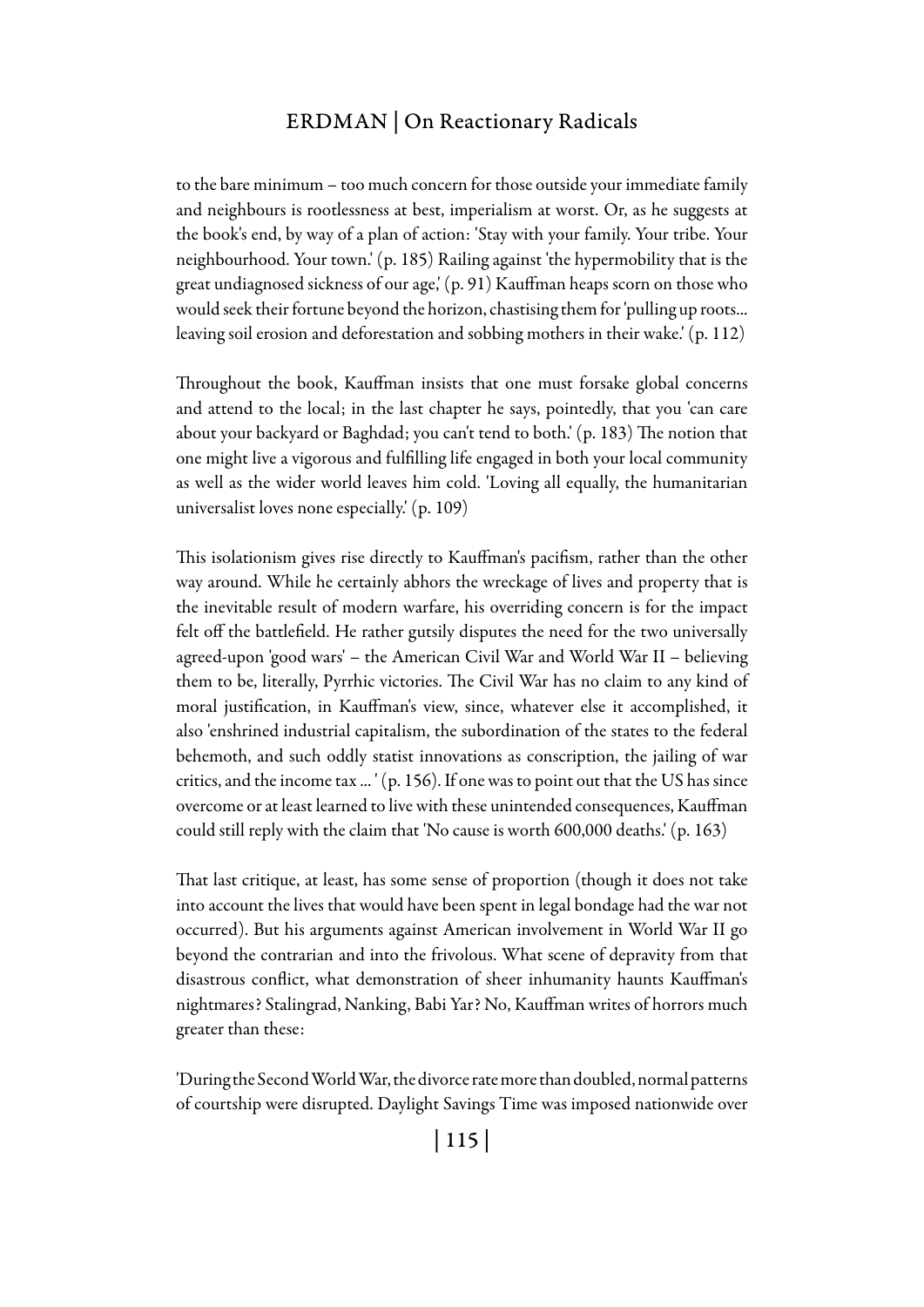#### Democratiya 10 | Autumn 2007

the objections of rural America, and the subsidized daycare industry was born via the Lanham Act, which sponsored 3000 daycare centers to incarcerate the neglected children of Rosie the Riveter.' (p. 96) Later, he remembers to include such outrages to decency as the Interstate Highway System (which he, of course, likens to 'Hitler's autobahn' (p. 95)) and consolidated schools. Kauffman suggests that Americans follow the advice of the title in order to avoid such catastrophes in the future.

A greater emphasis on 'looking homeward' would probably prevent future foreign wars (at least for a time), but it would also preclude any type of peaceful engagement with the prisoners of closed societies as well. In Kauffman's perfect world, the militaries of the Coalition nations would not be involved with Iraq's internal affairs, but neither would those nations' civilians – no correspondence or solidarity with the Iraqi Federation of Trade Unions, say, no volunteers assisting in the reconstruction of civil society (after the fashion of the late Marla Ruzicka). What's more, one gets the impression that Kauffman himself thinks this is a distinction without a difference. For him, the essential truth of the modern, globalised world is war; whether it is fought by soldiers and Marines or schoolteachers and building contractors is, for him, a superficial matter.

In the end, Kauffman proves to be little more than a 'small-is-beautiful'-style critic of impersonal, decadent, alienating modern society. Like any good paleoconservative, he feels that the way back is the only way out. He attempts to sound a hopeful note in his final chapter, suggesting that '[n]o statesman's coercive power should ever extend over people he does not know,' and pointing to the example of the community-supported agriculture movement as a model for 'an economy based on the human scale, on stewardship of the earth, on production for local consumption, and, yes, free enterprise and mutualism...' (p. 189).

But the overall mood of the book is nostalgic, made up as it is of a succession of bucolic utopias wrecked by the march of progress. A fine chapter on the Regionalist movement in American art ends with the provinces marginalised by World War II (and with Kauffman informing us that 'you can believe in the American Empire...or you can believe in the American Main Street...' (p. 89)). Dorothy Day's Distributist movement suffers the same fate: 'World War II destroyed agrarianism as an active force in American intellectual life just as it fortified the urban citadels of power and money.' (p. 45) Eugene Debs is introduced with a lament for his native Terre Haute, an '"enchanting little village," destroyed by industrialism, as the maple trees fell to the "hideous steel prison walls" of the modern factory and office building.' (p. 133)

| 116 |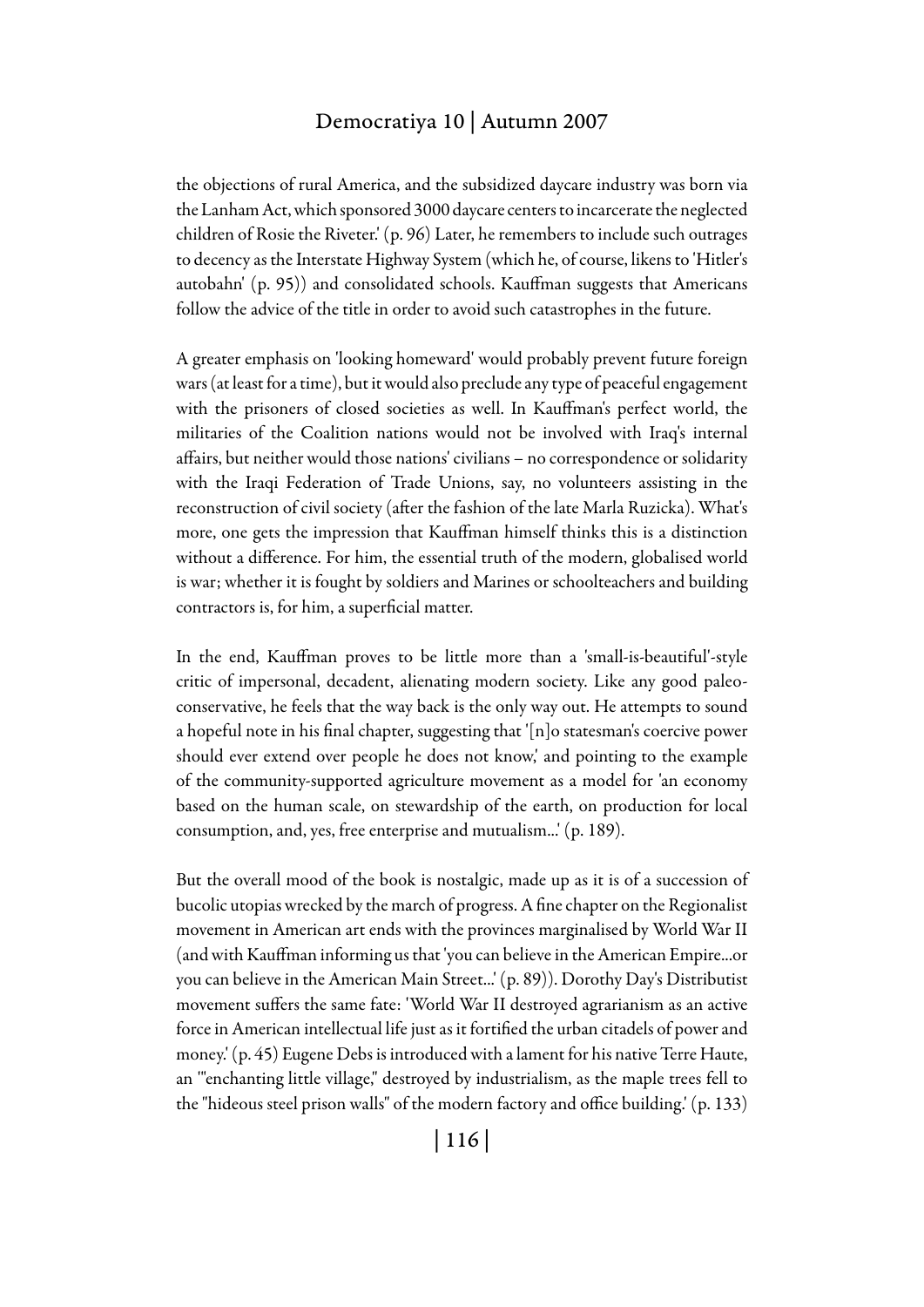It may seem strange to encounter Dorothy Day or (certainly) Eugene Debs in a book so overtly conservative in tone. In fact, Kauffman's cast of characters is drawn from all across the political spectrum; if anything, he probably profiles more figures from the left than from the right. His very first chapter focuses on Senators Eugene McCarthy and Daniel Moynihan, whom he describes with the chapter heading 'Two Independent Catholic Liberals.' As the book proceeds, he gravitates toward more radical figures: the aforementioned Day and Debs, labour agitator Mother Jones, quasi-New Leftist Karl Hess and many others. By bringing these names into his argument, Kauffman means to demonstrate that the heroic causes and characters of the American Left – particularly the New Left – owe an unacknowledged and probably unrealised, debt to traditionalist conservatism. As he writes of Hess: 'Reckoning that the best qualities of the Right of his boyhood – its cranky individualism, quasi-pacifist isolationism, and Main Street decentralism – had been purged, he rushed headlong – heedlessly, perhaps – into the New Left.' (p. 139) This particular argument is very powerful and, I think, not entirely without merit.

Echoes of this – of 'reactionary radicalism,' if you like – can be heard in much of the rhetoric of self-identified leftists today. A treasure-trove of left-conservatism can be found every month in the pages of *AdBusters*, a Canadian magazine that has become a focal point for a certain breed of activist. One of the preoccupations of this journal is the alleged decadence of modern society, particularly as contrasted with more settled, traditional cultures. These observations, found in the 'Toxic Culture' department, typically take the form of rather benign protests against, say, the alienating effects of communication technology or various other excesses of consumerism. At times, however, these critiques shade off into venomous antimodernism. Here is an excerpt from Kalle Lasn's recent essay 'The Existential Divide':

When a modest, pious man living in a poor village a world away looks at us, what does he see? ... Have we found total freedom, or absolute disconnect? Are we becoming more liberated, or just increasingly self-centered and alienated? What, really, are our moral, cultural and spiritual foundations now? [12]

This isn't too far removed from the world of Look Homeward, America. Modern society – which exists here as a monolithic 'we' – is 'self-centered and alienated,' while the imaginary (and, in this case, presumably Muslim) peasant may as well be

| 117 |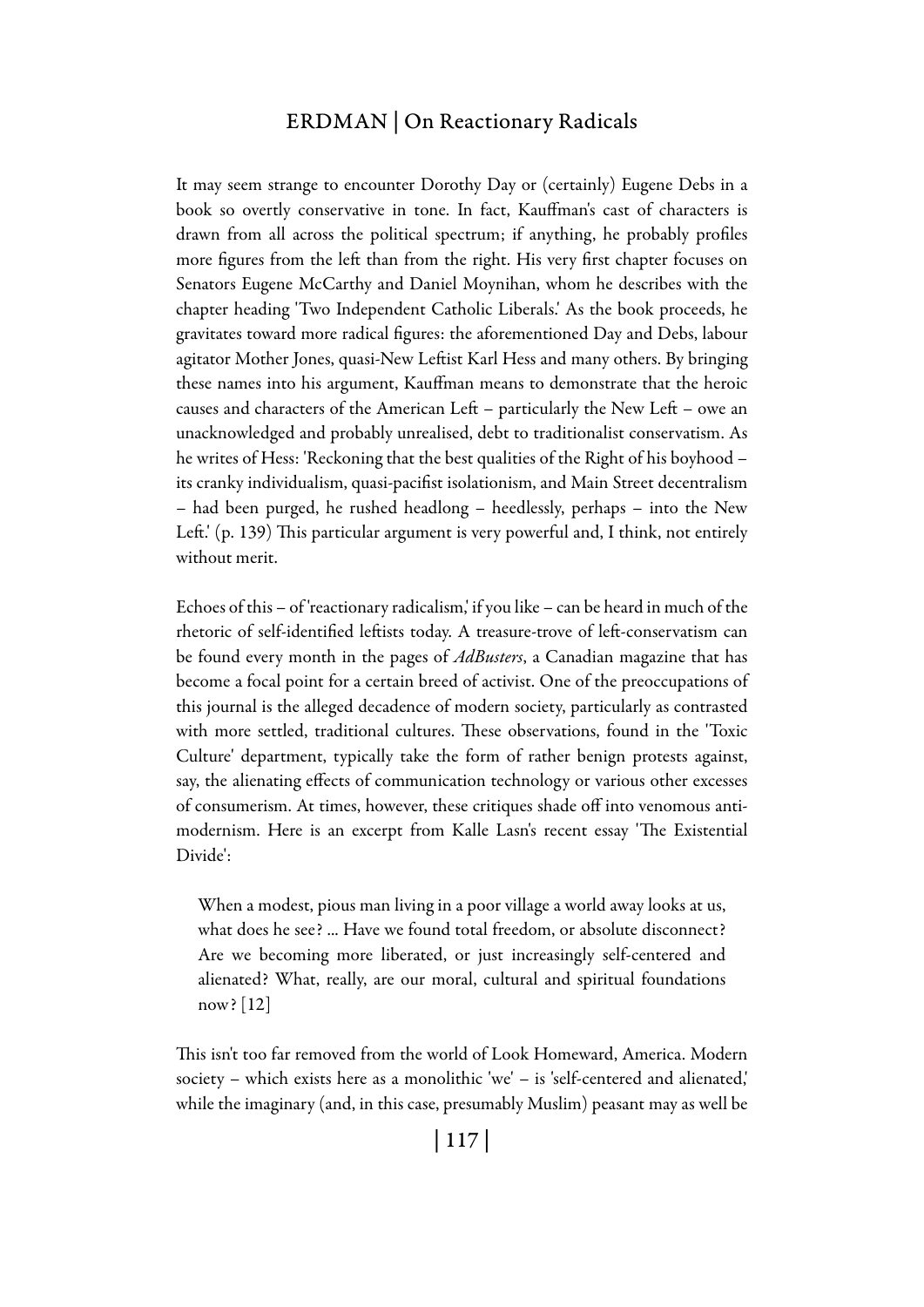# Democratiya 10 | Autumn 2007

one of Kauffman's townies: 'modest, pious' and, in contrast to the vulgar modern, practically awash in 'moral, cultural and spiritual foundations.'

Later in the essay, we come to the logical endpoint of this thinking.

We kill ourselves slowly, by eating too much or too little, becoming fat, or anorexic, or diabetic. Physically and psychologically we wither away in our culture of collective self-absorption and material sloth. And our boundless, insatiable greed now threatens to drag the entire planet down with us.

Meanwhile, in our eyes, the Islamist suicide bomber has come to epitomize 'the terrorist,' a modern savage, a psychopathic degenerate utterly disconnected from any redeeming social or moral values. Yet, in fact, this 'other' is a man whose life revolves around the mosque, daily prayer, restrained dress, moderate fasting, a tight-knit family and community. When pushed to the limit, a committed Muslim may decide to sacrifice his own life, his own body, for what he sees as a greater social and spiritual good. Which one of us in the west will do this now? [13]

*AdBusters*, flying the flag of the left, doesn't see the future of humanity in the future at all, but in an idealised, traditionalist, pre-industrial past. I have no way of knowing if its writers or editors have sought inspiration in paleo-conservatism. But there is a fairly obvious overlap in rhetoric and thinking and, if Kauffman, Raimondo and others are seriously looking for allies outside their particular ideological fiefdom, perhaps a good place to start might be among the ranks of the ultra-left.

*Look Homeward* demonstrates the sometimes twisted roots of a certain type of American conservative thinking, one that has not been prominent for some time, but may yet prove to have legs. Paleo-conservatives like Kauffman, Raimondo, Buchanan maintain that the pace of change and the increase of productivity and flexibility of the economy will function as a disruptive influence on society. As the global economy marches over the horizon, it is plain that the global society is close behind. Whether you find this development to be, in and of itself, something to hope for or something to dread provides an essential clue to just how radical or how reactionary you are.

Dan Erdman is a freelance writer living in Madison, Wisconsin.